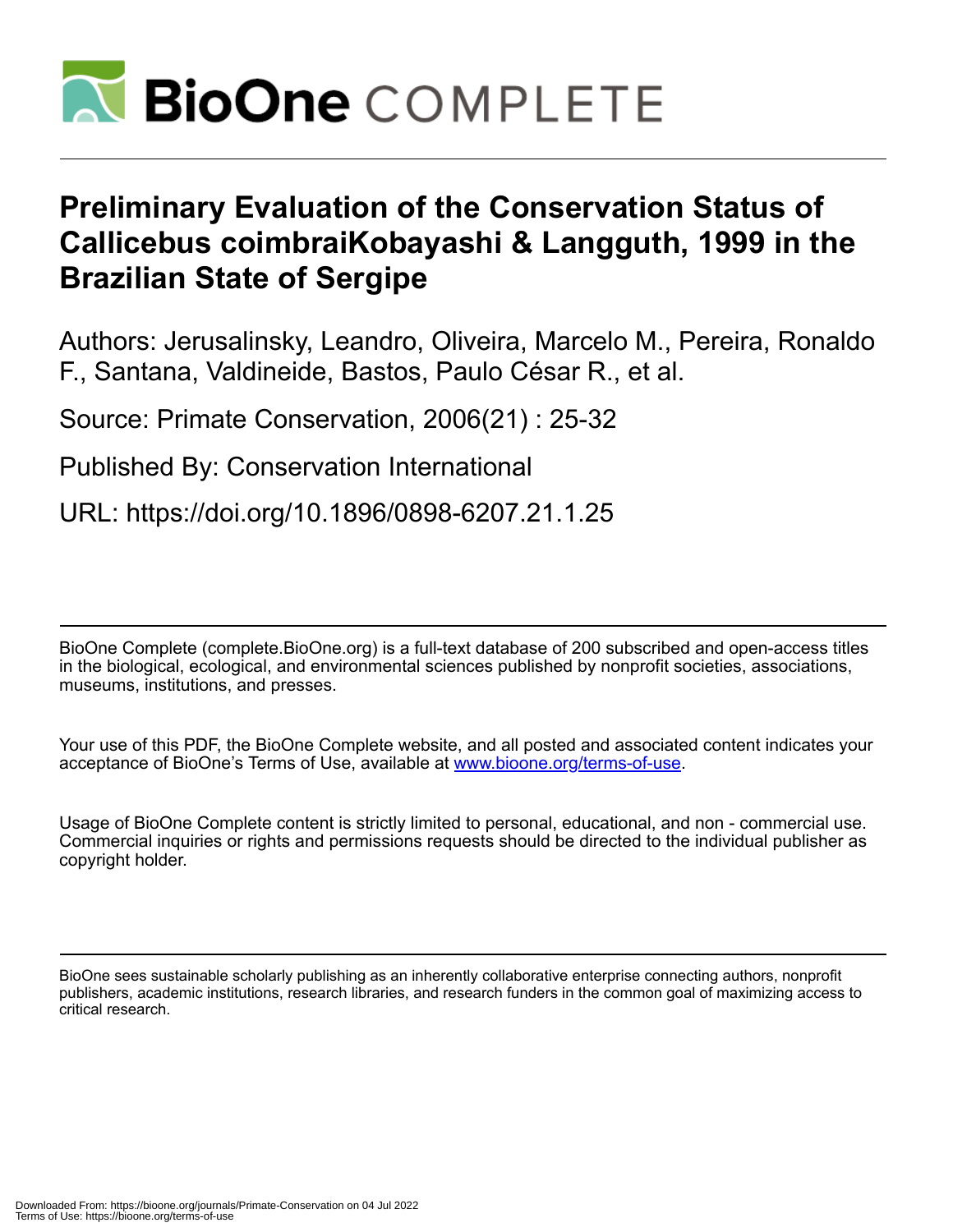## **Preliminary Evaluation of the Conservation Status of**  *Callicebus coimbrai* **Kobayashi & Langguth, 1999 in the Brazilian State of Sergipe**

Leandro Jerusalinsky<sup>1</sup>, Marcelo M. Oliveira<sup>1</sup>, Ronaldo F. Pereira<sup>2</sup>, Valdineide Santana<sup>3</sup>, Paulo César R. Bastos<sup>3</sup> and Stephen F. Ferrari<sup>4</sup>

 *IBAMA – Centro de Proteção de Primatas Brasileiros, João Pessoa, Paraíba, Brazil CODEVASF – 4ª Superintendência, Aracaju, Sergipe, Brazil IBAMA – Gerência Executiva de Sergipe, Aracaju, Sergipe, Brazil Departamento de Biologia, Universidade Federal de Sergipe, São Cristóvão, Sergipe, Brazil*

**Abstract:** Endemic to the Atlantic forest of the Brazilian states of Sergipe and Bahia, *Callicebus coimbrai* survives in a highly fragmented landscape characterized by small remnants of forest in a matrix of plantations and pasture. First described only seven years ago, the species is still poorly known and, until the present study, had been recorded from only fifteen sites in Sergipe, in fragments of no less than 40 ha. Here, we report on a survey of the presumed range of the species in Sergipe, with the primary aims of identifying remnant populations and evaluating the influence of factors, such as fragment size, on survival. Populations of *C. coimbrai* were recorded through either sightings or response to playbacks of vocalizations at 30 of 147 sites surveyed (including 15 confirmed previously), and consistent reports from local residents were obtained at a further 46 localities. Six of the confirmed fragments were less than 20 ha, including one of only 3 ha. This indicates that the species is relatively tolerant of habitat fragmentation, and is able to survive in isolated forests of small size. Together with the growing number of known (and potential) populations, this tolerance is a positive factor for the long-term conservation of the species. However, based on the results of this survey, estimates of the total area of forest occupied by the species, and numbers remaining in the wild are only 100–150 km<sup>2</sup> and 500–1,000 individuals, respectively. Clearly, this situation requires urgent measures, including the implementation of protected areas and provisions for metapopulation management.

**Resumo:** Endêmica à Mata Atlântica dos Estados de Sergipe e Bahia, *Callicebus coimbrai* sobrevive em uma paisagem altamente fragmentada, caracterizada por pequenos remanescentes de floresta inseridos em uma matriz de plantações e pastagens. Descrita pela primeira vez há apenas sete anos, a espécie permanece muito pouco conhecida e, até o presente estudo, tinha sido registrada em apenas quinze localidades de Sergipe, em fragmentos maiores que 40 ha. Neste estudo, foi realizado um levantamento dentro da distribuição geográfica presumida da espécie em Sergipe com o objetivo principal de identificar populações remanescentes, e avaliar a influência de fatores como o tamanho de fragmento sobre sua sobrevivência. Populações de *C. coimbrai* foram registradas, por meio de avistamentos ou respostas à reprodução de vocalizações gravadas, em 30 dos 147 sítios investigados (incluindo os 15 confirmados anteriormente), e relatos consistentes de ocorrência foram obtidos de moradores locais em outras 46 localidades. Seis dos fragmentos confirmados tinham extensões com menos de 20 ha, sendo o menor de apenas 3 ha. Isto indica que a espécie é relativamente tolerante à fragmentação de habitat, e que consegue sobreviver em matas isoladas de tamanho reduzido. Junto ao número crescente de populações conhecidas (e indicadas), esta tolerância constitui um fator positivo para a conservação da espécie em longo prazo. Entretanto, baseado nos resultados deste levantamento, as estimativas da área total de floresta ainda ocupada pela espécie e do número de indivíduos que sobrevivem na natureza, são de apenas 100–150 km² e 500–1.000 indivíduos, respectivamente. Obviamente, esta situação demanda medidas urgentes, que incluem a implementação de áreas protegidas, e a aplicação de estratégias de manejo metapopulacional.

**Key Words:** Coimbra-Filho's titi monkey, *Callicebus coimbrai*, conservation, Northeast Brazil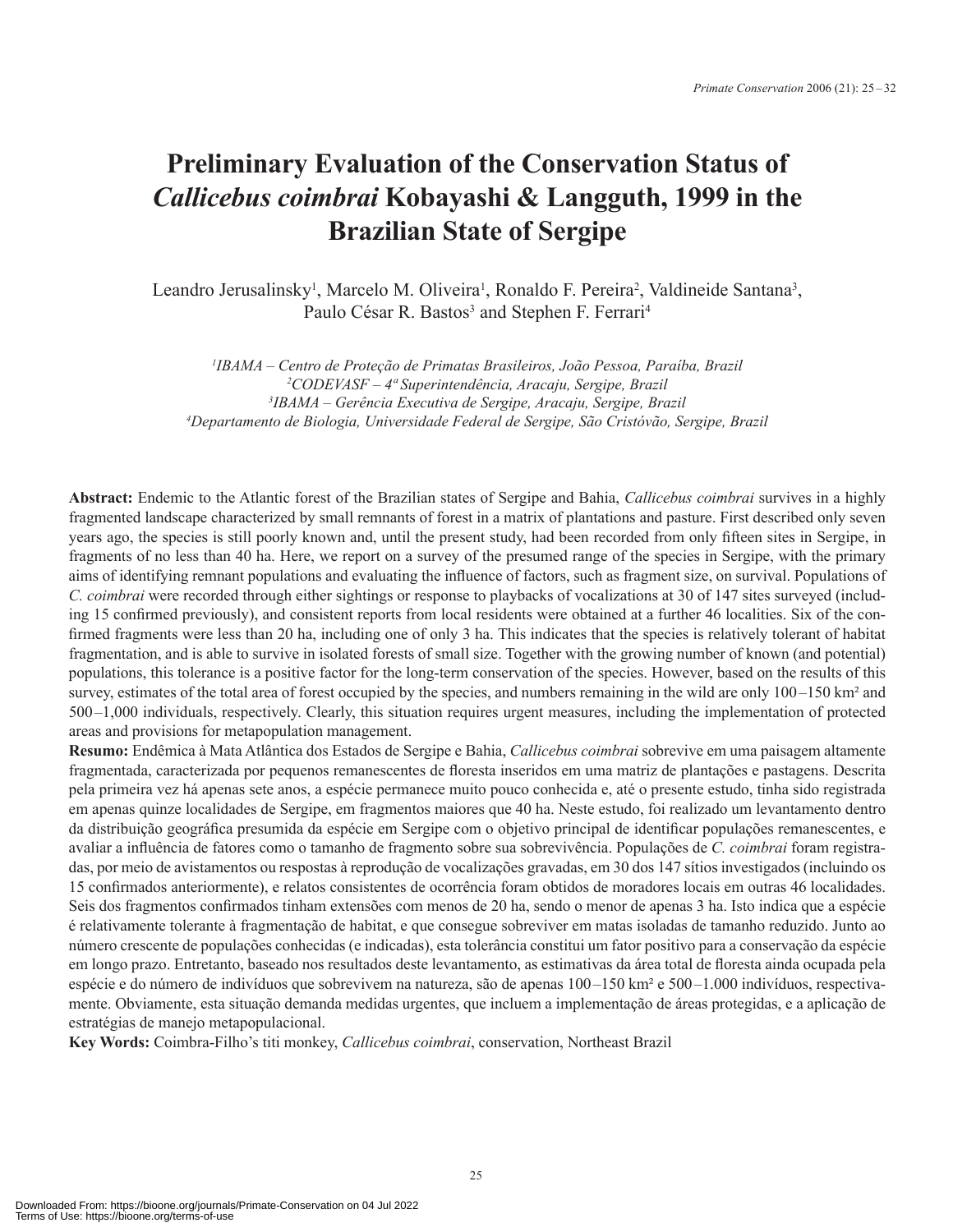#### **Introduction**

Coimbra-Filho's titi monkey, *Callicebus coimbrai*, was first described by Kobayashi and Langguth in 1999, and is considered to be one of the most endangered of all Neotropical primates (Brazil, MMA 2003; IUCN 2004). Its known range covers little more than 30,000 km², straddling the border between the states of Sergipe and Bahia, an area that has suffered deforestation and habitat fragmentation virtually since the beginning of European colonization, five centuries ago (Coimbra-Filho and Câmara 1996).

By the beginning of the 20th century, the Atlantic forest of Sergipe had been reduced to approximately 40% of its original cover, and to less than 1% over the subsequent 100 years (Siqueira and Ribeiro 2001). This remnant forest cover is distributed in isolated fragments of no more than 900 ha. Prior to the present study, *C. coimbrai* had been recorded from 15 sites in Sergipe, and two in Bahia (Kobayashi and Langguth 1999; Sousa 2000, 2003; Printes 2005), in forest fragments ranging in size from 40 to 900 ha. It is not known to occur in any officially protected areas in either state (Silva *et al.* 2005).

In the present study, the known and presumed distribution of *C. coimbrai* in the state of Sergipe was surveyed systematically in an attempt to locate additional remnant populations and define ecological parameters such as the minimum size of fragment necessary for the survival of the species. The data collected were used for an overall assessment of the conservation status of the species in this state, and the formulation of basic guidelines for the development of long-term conservation strategies.

#### **Methods**

Fieldwork was planned on the basis of known *C. coimbrai* localities in Sergipe (Kobayashi and Langguth 1999; Sousa 2000, 2003) and the identification of potential sites using a digital atlas of the state (Sergipe, SEPLANTEC 2004) using satellite images and aerial photographs. The primary strategy was to survey all fragments of large size (>100 ha), and to sample smaller fragments within the survey area; in particular those for which local residents had indicated the presence of *C. coimbrai*.

Four main study areas were demarcated (Fig. 1) and surveyed during separate excursions between May and September 2004. In November 2004, and March and May 2005, complementary excursions were conducted to survey previously visited localities where the species had been indicated consistently in interviews, but not confirmed directly. During visits to each site, experienced local residents were interviewed in a standardized, undirected manner, supported by photographs and drawings of local mammals, and by recordings of *Callicebus* vocalizations, in an attempt to identify local habitat in which titis could be found. Sites indicated consistently by residents were visited and surveyed qualitatively, using exist ing trails. In addition to observations, recordings of *Callicebus* vocalizations were played through a loudspeaker (Johnny



**Figure 1.** Map of the Brazilian state of Sergipe, showing the four main study areas.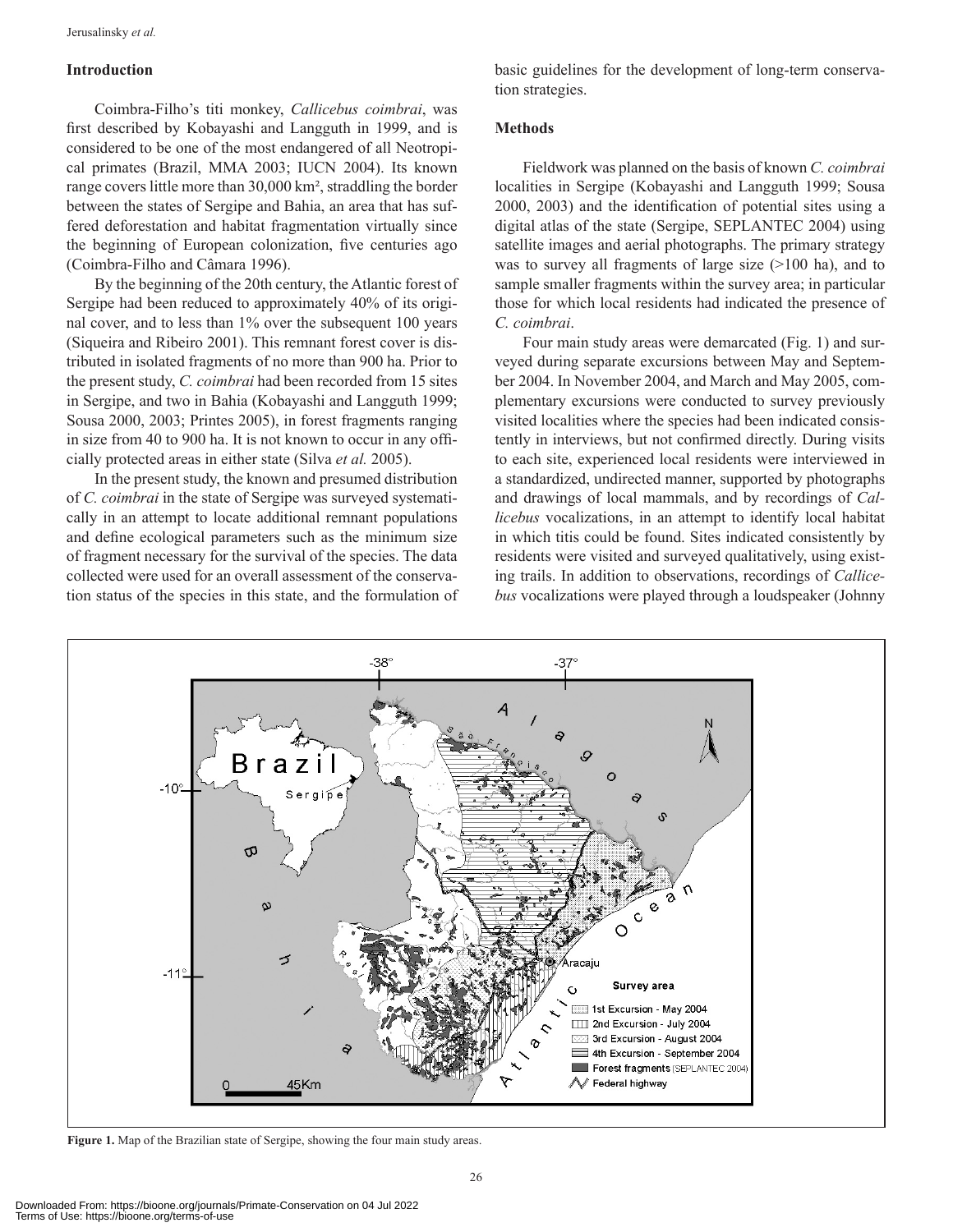**Table 1.** Confirmed localities for *Callicebus coimbrai* in the state of Sergipe, Brazil.

| <b>Site</b>    | Locality                       | <b>Coordinates</b>                   | Fragment size (ha)   | Type of record <sup>1</sup> | Source <sup>2</sup> |
|----------------|--------------------------------|--------------------------------------|----------------------|-----------------------------|---------------------|
| $\mathbf{1}$   | Fazenda Cruzeiro               | 11°29' S, 37°46' W                   | 2003                 | SP(1)                       | KL                  |
| $\overline{c}$ | Povoado de Aragão - Santana    | $10^{\circ}32'$ S, $36^{\circ}41'$ W | 150                  | SP(2), OBS(3)               | KL, SO              |
| 3              | Fazenda Arauari                | $10^{\circ}45'$ S, $37^{\circ}00'$ W | 500 <sup>3</sup>     | $SP(2)$ , OBS $(2)$         | KL, SO              |
| 4              | Mata do Crasto                 | 11°22' S, 37°25' W                   | 900                  | OBS(1)                      | SO <sub>1</sub>     |
| 5              | Mata do Dira                   | $10^{\circ}53'$ S, $37^{\circ}21'$ W | >100                 | PB                          | <sub>SO</sub>       |
| 6              | Mata do Serigy                 | $10^{\circ}33'$ S, $36^{\circ}42'$ W | 70                   | PB                          | <b>SO</b>           |
| 7              | Mata do Oiteiro                | $10^{\circ}39'$ S, $37^{\circ}03'$ W | 50 <sup>3</sup>      | <b>PB</b>                   | <sub>SO</sub>       |
| $\,$ 8 $\,$    | Mata da Serra Preta            | $10^{\circ}30'$ S, $37^{\circ}37'$ W | $<$ 200 <sup>3</sup> | PB                          | <sub>SO</sub>       |
| 9              | Fazenda Aiumas                 | $10^{\circ}25'$ S, $36^{\circ}39'$ W | 60 <sup>3</sup>      | PB                          | <b>SO</b>           |
| 10             | Mata da Aguada                 | $10^{\circ}40'$ S, $36^{\circ}56'$ W | 40                   | <b>PB</b>                   | SO <sub>1</sub>     |
| 11             | Mata da Nova Descoberta        | $11^{\circ}06'$ S, $37^{\circ}19'$ W | 100 <sup>3</sup>     | PB                          | <sub>SO</sub>       |
| 12             | Mata do Cadoz                  | 10°23' S, 36°39' W                   | 50 <sup>3</sup>      | PB, OBS (2)                 | SO, PS              |
| 13             | Fazenda Sabão - Mata Oeste     | 11°30' S, 37°34' W                   | 300                  | PB                          | SO, PS              |
| 14             | Mata do Junco                  | $10^{\circ}32'$ S, $37^{\circ}03'$ W | 400                  | PB                          | SO, PS              |
| 15             | Fazenda Trapsa                 | $11^{\circ}12'$ S, $37^{\circ}14'$ W | 6003                 | PB                          | SO, PS              |
| 16             | Bugio (Buji)                   | $11°27'$ S, $37°43'$ W               | 200                  | PB                          | <b>PS</b>           |
| 17             | Fazenda Capivara               | 11°11'S, 37°28'W                     | 30                   | OBS(2)                      | <b>PS</b>           |
| 18             | Fazenda Imbira                 | $11^{\circ}14'$ S, $37^{\circ}34'$ W | 10                   | PB                          | <b>PS</b>           |
| 19             | Fazenda Bomfin VI              | $11^{\circ}18'$ S, $37^{\circ}40'$ W | 15                   | OBS(4)                      | <b>PS</b>           |
| 20             | Fazenda Tuim                   | $11^{\circ}17'$ S, $37^{\circ}38'$ W | 3                    | PB                          | <b>PS</b>           |
| 21             | Fazenda Poços                  | 11°16' S, 37°33' W                   | 15                   | PB                          | <b>PS</b>           |
| 22             | Mata Chiquinho 2               | $11^{\circ}17'$ S, $37^{\circ}41'$ W | 10                   | PB                          | <b>PS</b>           |
| 23             | Mata do Escôncio               | $11°26'$ S, $37°37'$ W               | 250                  | OBS(2)                      | <b>PS</b>           |
| 24             | Fazenda Sabão - Mata Pequena   | $11°31'$ S, $37°34'$ W               | $\overline{7}$       | OBS(1)                      | <b>PS</b>           |
| 25             | Mata do Pau Torto              | 11°23' S, 37°30' W                   | 250                  | PB                          | <b>PS</b>           |
| 26             | Mata da Águas Claras           | $11°22'$ S, $37°33'$ W               | 50                   | OBS(4)                      | <b>PS</b>           |
| 27             | Mata da Surucucu               | $11°21'$ S, $37°29'$ W               | 60                   | OBS(4)                      | <b>PS</b>           |
| 28             | Assentamento Chico Mendes      | 11°30' S, 37°33' W                   | 50                   | PB                          | <b>PS</b>           |
| 29             | Fazenda Sabão - Mata Leste     | $11°29'$ S, $37°33'$ W               | 100                  | PB                          | <b>PS</b>           |
| 30             | Fazenda São Pedro/Assentamento | $10^{\circ}02'$ S, $37^{\circ}24'$ W | 150                  | PB                          | PS                  |

 ${}^{1}SP$  = specimen collected; OBS = animals observed;  $PB$  = response to playback, or vocalizations heard. Different types of records refer to the respective studies. Numbers in parentheses refer to the number of individuals recorded.

 ${}^{2}KL =$ Kobayashi and Langguth (1999); SO = Sousa (2003); PS = Present Study.

<sup>3</sup>Estimate obtained during the present study.

Stewart 612 Deluxe professional caller) in an attempt to provoke a response from animals out of sight.

The size of forest remnants was estimated through a combination of the available information (aerial photographs and satellite images) and direct observation. At sites where the presence of *C. coimbrai* was confirmed, the landowner or property manager was also contacted to obtain more detailed information and to refine estimates. Estimates were less systematic at unconfirmed sites, and given their heterogeneity, they have been assigned to size classes for the purposes of the present study.

#### **Results**

A total of 147 forest fragments were identified either dur ing planning, or during surveys, when indicated by local residents. All were visited during the four preliminary excursions, and 28 of them were revisited during the three complementary

field trips. In many cases, fragments identified on the digital atlas either no longer existed or had been practically eliminated by deforestation or fire.

Overall, 245 residents were interviewed, and a total of 110 sites were indicated as having resident titis in at least one interview. However, the reports referring to 34 of these sites were considered unreliable because of inconsistencies in the identification of the species. Some interviewees confused titis with capuchins (*Cebus*) or marmosets (*Callithrix*), or even other arboreal mammals. The remaining 76 sites included the 15 recorded by Kobayashi and Langguth (1999) and Sousa (2003), and an additional 15 at which the presence of the species was confirmed through either direct observation or response to playbacks (Table 1, Fig. 2). Playbacks proved to be an important survey tool, providing confirmation of the presence of titi monkeys at the majority (63.3%) of the sites.

At the remaining 46 sites (Table 2, Fig. 3), the presence of *C. coimbrai* was indicated consistently in interviews, but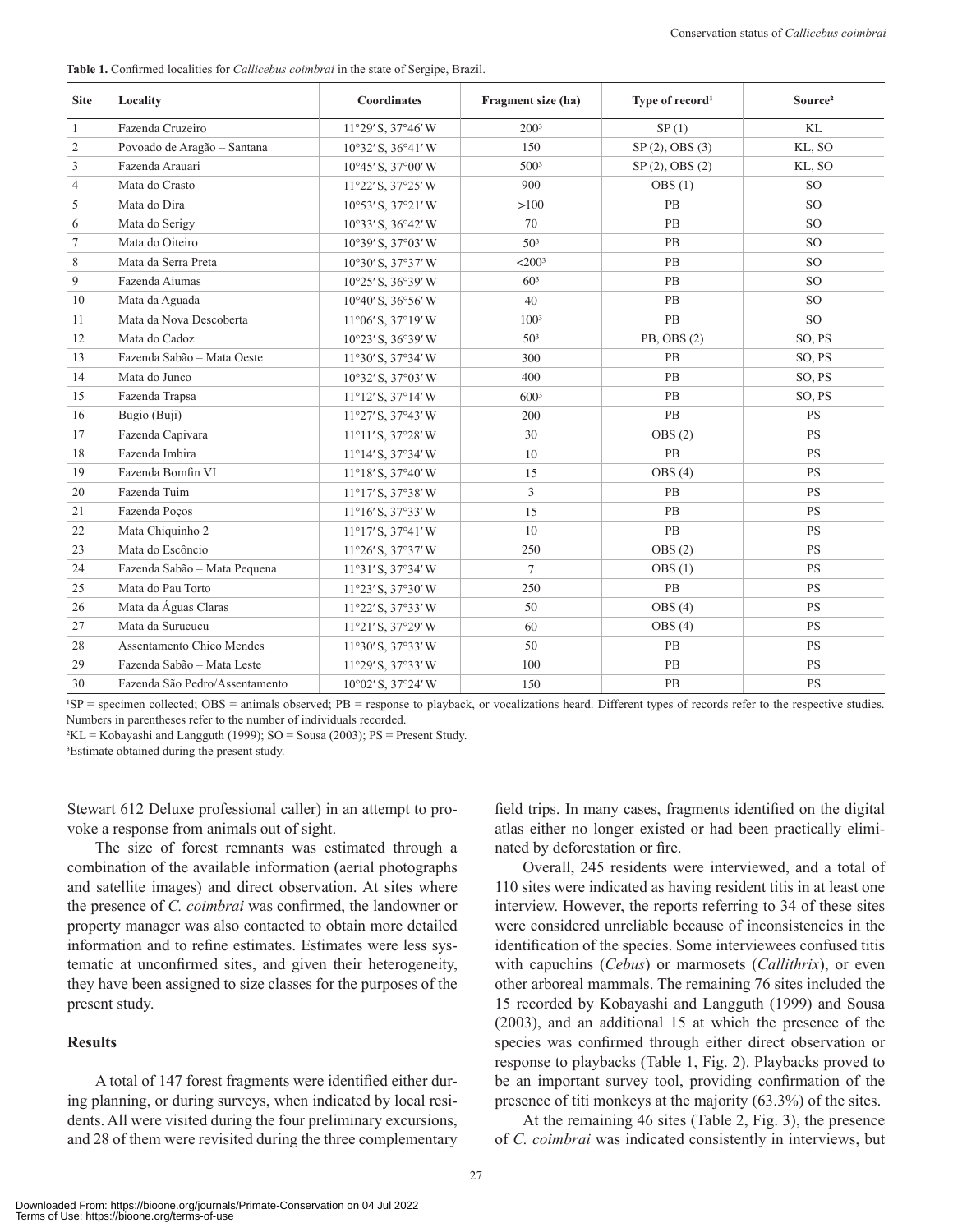was not confirmed directly through surveys. Many of these fragments were relatively small in size, although records from Fazenda Tuim and Fazenda Sabão (Table 1) do indicate that the species is able to survive in fragments of less than 10 ha. As such, it would seem reasonable to assume

that titis are present in many, if not all, of these unconfirmed fragments.

The sum of the area of forest at the 30 confirmed sites (Table 1) is just over 5,000 ha, and that of the unconfirmed sites is between 1,500 and 3,500 ha. The results indicate



**Figure 2.** Sites in the state of Sergipe where the presence of *Callicebus coimbrai* has been confirmed. Sites are numbered as in Table 1.



**Figure 3.** Sites in the state of Sergipe where the presence of *Callicebus coimbrai* was reported by local residents during the present study, but not confirmed directly (see text and Table 2).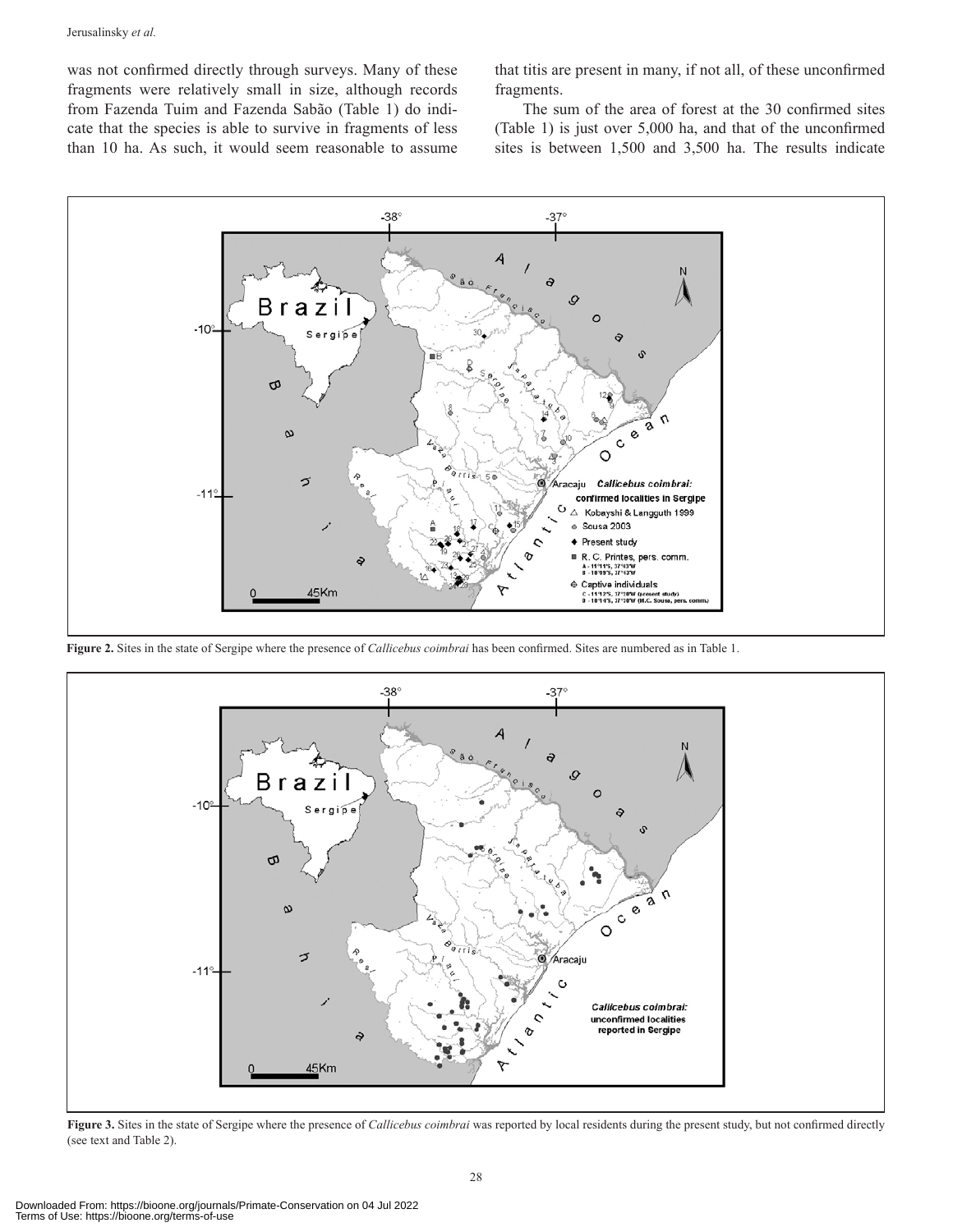that *C. coimbrai* is relatively more abundant in the southern coastal forest zone in comparison with the central and northern coastal zones. More than a half of confirmed (55.9%) and unconfirmed (60.9%) sites are located in the basins of the Rios Piauí and Real (Figs. 2 and 3). This area is characterized by seasonal semi-deciduous forest (Brazil, IBGE 2004).

An additional, unexpected result of the surveys was the recovery of an adult female *C. coimbrai* (Fig. 4) from illegal captivity at Riacho Fundo do Abaís (11°12′ S, 37°20′ W) on 16 March 2005. The animal was taken to the Aracaju Zoological Gardens on the same day, where it was found to be in good health, and has now survived for almost a year. This is the first time the species has been held officially in captivity, and represents a potentially important first step in the eventual development of programs of captive breeding, translocation, and reintroduction.

A second animal was observed (M. C. Sousa pers. comm.) in private captivity in the town of Nossa Senhora da Glória (Fig. 3), although it escaped before being transferred to Aracaju. This, together with surrounding localities (8, 30, and B in Fig. 2), confirms that, while *C. coimbrai* is rare in caatinga habitats, where it is replaced by *Callicebus barbarabrownae*, its original geographic range extends farther north and west than was previously supposed.

#### **Discussion**

In common with most of the platyrrhine species discovered in the wild over the past 15 years (for example, Lorini and Persson 1990; Van Roosmalen *et al*. 2002), *C. coimbrai* has a relatively restricted geographic range, which, like most of the Atlantic forest, is characterized by critical levels of deforestation and habitat fragmentation. There was thus little doubt that the species was at some risk of extinction as soon as it was made known to science, and it is now considered to be one of the most endangered of Brazilian primates (Brazil, MMA 2003; IUCN 2004). This study has done little to alter this initial impression, although the species is now known to occur at many more sites than the three localities identified originally by Kobayashi and Langguth (1999). In addition to the thirty sites confirmed here, R. C. Printes (pers. comm.) has recorded *C. coimbrai* at two additional sites in Sergipe (Fig. 2), bring ing the current total to thirty-two. It is important to note that one of the sites reported by Printes is located outside the area surveyed in the present study, suggesting that a certain number of potential sites have yet to be identified.

These sites encompass a total area of approximately 50 km² of forest. While this is almost certainly an underestimate of the total area of forest in Sergipe occupied by populations of *C. coimbrai*, it seems unlikely that the definitive value will surpass 75 km<sup>2</sup>. If it is assumed that a similar situation exists in Bahia, given that the species may be distributed over a similar area in this state (Printes 2005), we can conclude that the total area of forest occupied by the species is between 100 and 150 km².

**Table 2.** Localities at which the presence of *C. coimbrai* was reported consistently by local residents, but not confirmed via direct observation.

| Locality                                       | Coordinates                          | Size class <sup>1</sup> |
|------------------------------------------------|--------------------------------------|-------------------------|
| Fazenda Cruzeiro - Mata pequena                | $11^{\circ}33'$ S, $37^{\circ}40'$ W | А                       |
| Fazenda Barro                                  | 11°09' S, 37°31' W                   | A                       |
| Mata do Balneário – Fazenda Santa<br>Bárbara   | 10°24' S, 36°44' W                   | B                       |
| Mata de Pedra do Rumo                          | 11°28' S, 37°38' W                   | B                       |
| Mata da Ladeira Vermelha                       | 11°31'S, 37°41'W                     | B                       |
| Fazenda Santa Cruz - Mata 1                    | 11°12'S, 37°32'W                     | B                       |
| Fazenda Brejo                                  | 11°10'S, 37°32'W                     | B                       |
| Matas do Contador 1 - Fazenda Santa<br>Bárbara | 10°24' S, 36°44' W                   | C                       |
| Matas do Contador 2 - Fazenda Santa<br>Bárbara | $10^{\circ}25'$ S, $36^{\circ}43'$ W | C                       |
| Fazenda Campo Belo                             | $11°01'$ S, $37°18'$ W               | C                       |
| Fazenda Santa Cruz - Mata 2                    | 11°12'S, 37°32'W                     | C                       |
| Fazenda Nova                                   | $11^{\circ}14'$ S, $37^{\circ}36'$ W | C                       |
| Fazenda Riacho Seco                            | $11^{\circ}18'$ S, $37^{\circ}34'$ W | C                       |
| Fazenda Salobro                                | $11^{\circ}20'$ S, $37^{\circ}38'$ W | С                       |
| Fazenda Glória                                 | 11°15'S, 37°40'W                     | С                       |
| Mata da Bica                                   | $11^{\circ}11'$ S, $37^{\circ}44'$ W | C                       |
| Mata de Vila do Padre                          | $10^{\circ}07'$ S, $37^{\circ}32'$ W | C                       |
| Mata dos Olhos d'Água 1 - Gameleiro            | $10^{\circ}15'$ S, $37^{\circ}27'$ W | C                       |
| Fazenda Capim-Açu                              | 10°38' S, 37°02' W                   | C                       |
| Mata do Canto Escuro - Fazenda<br>Araticum     | $10^{\circ}36'$ S, $37^{\circ}03'$ W | C                       |
| Matas de Antônio Dias - Maçaranduba            | 10°28' S, 36°49' W                   | D                       |
| Mata Verde - Fazenda de Citrus                 | 10°22' S, 36°46' W                   | D                       |
| Mata do Projeto A da SERAGRO                   | 10°27' S, 36°43' W                   | D                       |
| Fazenda Castelo - Mata 2                       | $11^{\circ}19'$ S, $37^{\circ}26'$ W | D                       |
| Fazenda Cedro                                  | 11°20'S, 37°33'W                     | D                       |
| Fazenda Santa Mônica                           | 11°20'S, 37°32'W                     | D                       |
| Fazenda Escôncio - Mata pequena                | $11°27'$ S, $37°36'$ W               | D                       |
| Assentamento Osias Silva                       | 11°26' S, 37°40' W                   | D                       |
| Fazenda Curuanha                               | $11^{\circ}12'$ S, $37^{\circ}30'$ W | D                       |
| Mata de Lagoa do Rancho                        | 09°58' S, 37°25' W                   | D                       |
| Mata dos Olhos d'Água 2 – Gameleiro            | $10^{\circ}15'$ S, $37^{\circ}26'$ W | D                       |
| Mata da Campanha - Fazenda Tabua               | 10°38' S, 37°11' W                   | D                       |
| Fazenda Colégio                                | $11°04'$ S, $37°16'$ W               | E                       |
| Fazenda Paruí                                  | 11°10'S, 37°13'W                     | E                       |
| Assentamento Boa Vista                         | 11°25' S, 37°32' W                   | E                       |
| Fazenda Gavião/Fazenda Cajá                    | 11°28' S, 37°32' W                   | E                       |
| Mata de Valdir Cruz                            | 11°29' S, 37°32' W                   | E                       |
| Mata de Branco - Fazenda Mangueira             | 11°28' S, 37°37' W                   | E                       |
| Mata da Palmeirinha - Fazenda Jaqueira         | $11°27'$ S, $37°38'$ W               | E                       |
| Fazenda Cobiça                                 | 11°08' S, 37°33' W                   | E                       |
| Fazenda Periperi                               | 11°10'S, 37°30'W                     | E                       |
| Fazenda Limoeiro                               | 10°39' S, 37°07' W                   | E                       |
| Fazenda Castelo - Mata 1                       | 11°20'S, 37°27'W                     | F                       |
| Fazenda Riacho Fundo                           | 11°30'S, 37°36'W                     | F                       |
| Fazenda Guia                                   | $10^{\circ}18'$ S, $37^{\circ}29'$ W | G                       |
| Fazenda Gaiofa/Assentamento São José           | 11°24' S, 37°32' W                   | G                       |

Size class: A = <5 ha; B = 5–10 ha; C = 10–25 ha; D = 25–50 ha; E = 50–100 ha; F = 100–250 ha; G = 250–500 ha.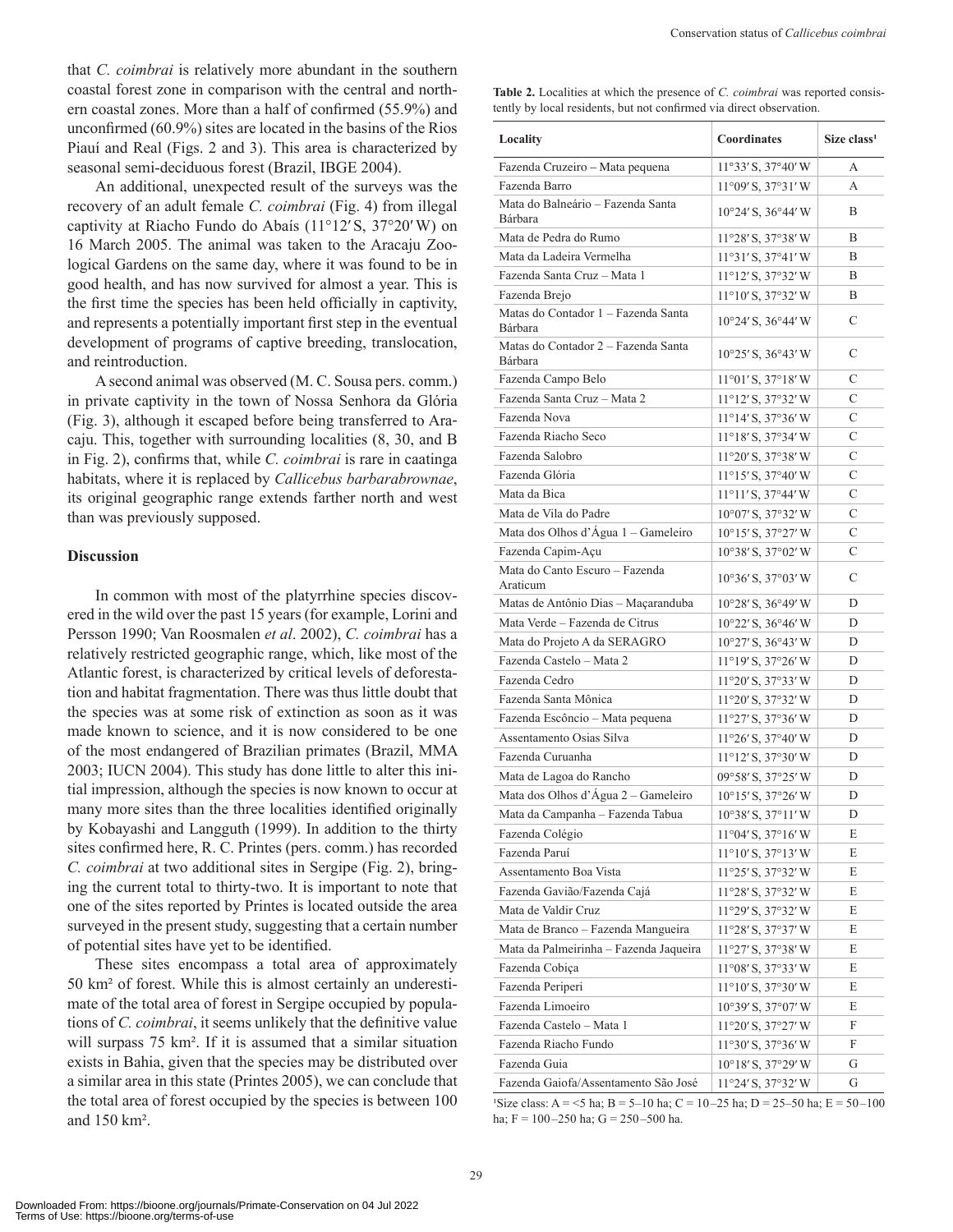

**Figure 4**. Adult female *Callicebus coimbrai*, resident at the Aracaju Zoological Gardens since 16 March 2005. Photograph by Leandro Jerusalinsky.

Demographic parameters of *C. coimbrai* populations are not known, and few reliable data are available for the genus. The values most relevant to the present study are those of Müller (1996a) and Heiduck (2002), who recorded home ranges of 22–24 ha for two *Callicebus melanochir* groups in the Atlantic forest of southern Bahia. Palacios *et al*. (1997) reported a similar value for the Amazonian *Callicebus torquatus*. Price and Piedade (2001) recorded smaller home ranges in a shortterm study of *Callicebus personatus*, although surveys at a number of other sites in southeastern Brazil (Chiarello 2003; São Bernardo and Galetti 2004) returned relatively low population densities for this species, indicative of relatively large home ranges.

Titi monkeys are strictly monogamous and live in small family groups, with three to five members. *Callicebus coimbrai* appears to be typical in this sense (Sousa 2003; R. C. Printes pers. comm.; this study), and a similar pattern has been reported for the closely related *C. melanochir* (Müller 1996a; Heiduck 2002), so it would seem reasonable to use four individuals as an approximate mean group size. Using a generous estimate of five groups/km², the 30 confirmed sites in Sergipe would contain a theoretical total population of approximately 1,000 individuals. Even if this were a gross overestimate, it would still seem reasonable to assume that the number of *C. coimbrai* surviving in the wild (including both Sergipe and Bahia) may be between 500 and 1,000 individuals.

While this provides some room for cautious optimism, the question of habitat fragmentation cannot be overlooked.



Figure 5. Hypothetical scenario faced by a maturing titi monkey (red animal in fragment A) in the fragmented landscape of the Atlantic forest of Sergipe. Fragment D offers the best opportunities for survival and the establishment of a breeding group, but is farthest from A. Smaller fragments (B and C) are more common, and generally more accessible, but will normally be either at carrying capacity (B) or vacant (C). In either case, the chance to breed will depend on unpredictable, random events such as the disappearance of the same sex adult (B) or the immigration of an adult of the opposite sex (C).

Terms of Use: https://bioone.org/terms-of-use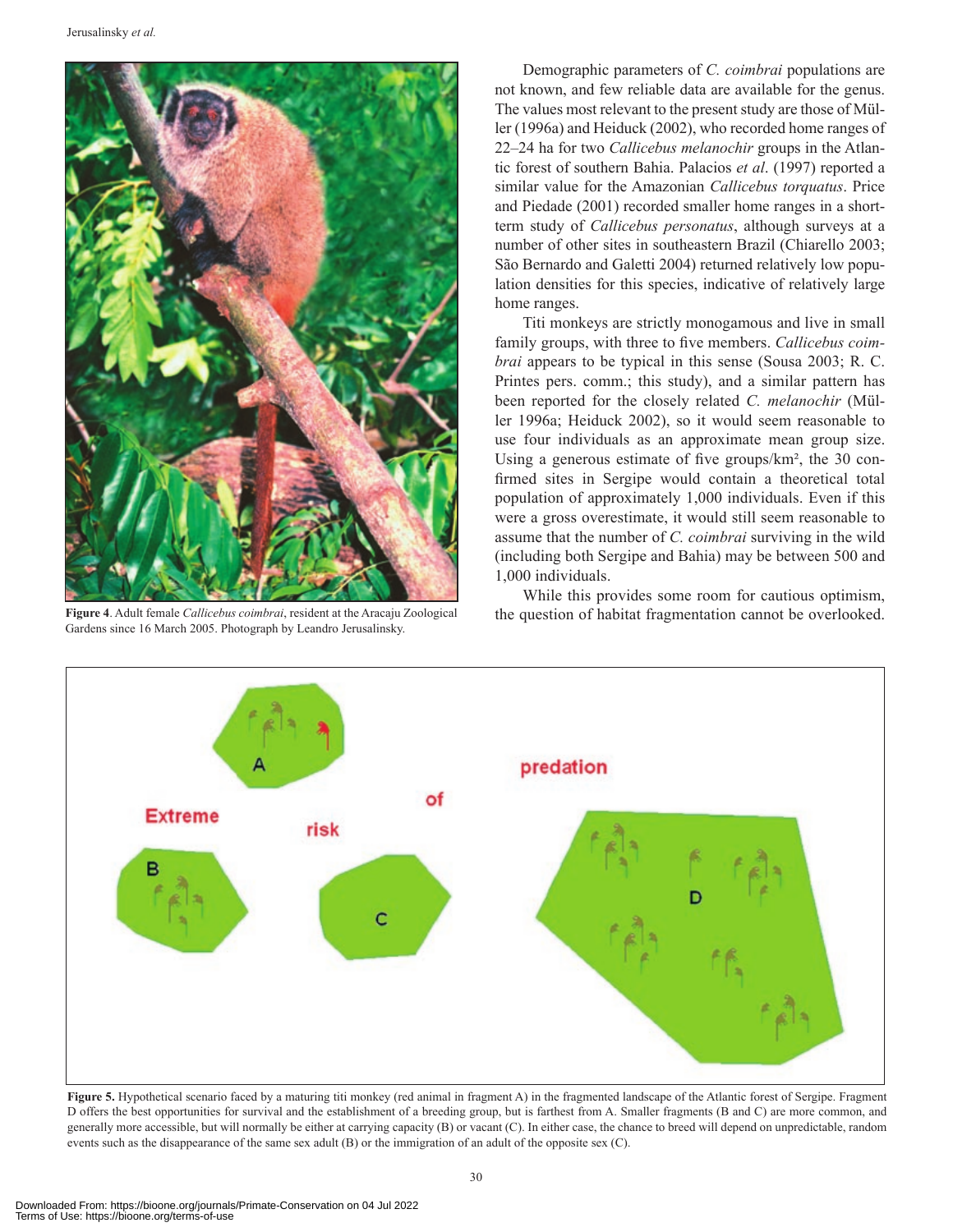Demographic patterns in fragmented habitat are clearly different from those in continuous forest, although the effects are not always negative, depending on the species. One positive aspect of the present study, for example, was the confirmation of the ability of *C. coimbrai* to survive in forest fragments smaller than 10 ha. Given this, the number of fragments with titis may be as important as the total area of forest for the planning of conservation strategies. The large number of unconfirmed reports (Table 2) certainly suggests that many more small, isolated populations have yet to be discovered.

However tolerant of habitat disturbance *C. coimbrai* may be, the distribution of remnant populations in a large number of isolated fragments clearly presents a deep-seated problem for long-term management (Vieira *et al*. 2003). Titi monkeys present an additional unique behavioral problem, among Atlantic forest primates: While the exact mechanism is still unclear (Müller 1996b; Mayeaux *et al*. 2002), offspring invariably emigrate from their natal groups as they approach sexual maturity, limiting group composition to the breeding pair and their immature offspring.

While this may be an important dispersal mechanism in populations inhabiting continuous forest, it may have deleterious consequences in small fragments, where emigration to a new forest may be the only option for maturing offspring (see Fig. 5). Individuals migrating between fragments over open ground risk predation and exhaustion (mean day range of Atlantic forest titis is approximately 1 km: Müller 1996a; Price and Piedade 2001), with only a very random possibility of encountering a potential reproductive partner. This suggests an extremely inefficient process characterized by high mortality and the frequent loss of reproductive opportunities (for example, animal dispersing to vacant fragments).

This implies, in turn, that active management of the metapopulation, including both translocation and reintroduction, may be relatively more important for the long-term conservation of *C. coimbrai* (and other titi species) than for other Atlantic forest primates. The effective implementation of such management will also depend on the establishment of an integrated system of public and privately owned reserves. One important first step in this process is the creation of a federal conservation unit—with the specific aim of protecting *C. coimbrai*—which is currently being planned by the Brazil ian environment institute (IBAMA), based on the results of the present study.

#### **Acknowledgments**

This study was made possible by the helpful cooperation of local residents and landowners throughout the region. We are grateful to Márcio Macedo, Gláucia Bispo and Marleno Costa (IBAMA/SE) for local technical support, to Rodrigo Cambará Printes and Marcelo C. Sousa for unpublished data, and to Paulo José de Oliveira (SEPLANTEC) for providing the digital atlas and aerial photographs. Special thanks to Aline Lima for Figures 1, 2, and 3.

### **Literature Cited**

- Brazil, IBGE. 2004. *Mapa de Vegetação do Brasil*. Instituto Brasileiro de Geografia e Estatística, Brasília, Brazil. Website: <http://www.ibge.gov.br>. Accessed 5 August 2005.
- Brazil, MMA. 2003. Instrução Normativa N° 03, de 27 de maio de 2003: Lista Oficial das Espécies da Fauna Brasileira Ameaçadas de Extinção*.* Ministério do Meio Ambiente (MMA), Brasília. *Diário Oficial da União – Seção 1* 101: 88–97.
- Chiarello, A. G. 2003. Primates of the Brazilian Atlantic Forest: The influence of forest fragmentation on survival. In: *Primates in Fragments: Ecology and Conservation*, L. K. Marsh (ed.), pp.99–121. Plenum Press, New York.
- Coimbra-Filho, A. F. and I. de G. Câmara. 1996. *Os Limites Originais do Bioma Mata Atlântica na Região Nordeste do Brasil.* Fundação Brasileira para a Conservação da Natureza, Rio de Janeiro.
- Heiduck, S. 2002. The use of disturbed and undisturbed forest by masked titi monkeys *Callicebus personatus melanochir* is proportional to food availability. *Oryx* 36: 133– 139.
- IUCN. 2004. *2004 IUCN Red List of Threatened Species*. IUCN—The World Conservation Union, Gland, Switzerland. Website: <http://www.redlist.org>. Accessed July 2005.
- Kobayashi, S. and A. Langguth. 1999. A new species of titi monkey, *Callicebus* Thomas, from north-eastern Brazil (Primates, Cebidae). *Rev. Bras. Zool.* 16: 531–551.
- Lorini, M. L. and V. G. Persson. 1990. Nova espécie de *Leontopithecus* Lesson, 1840, do sul do Brasil (Primates, Callitrichidae). *Bol. Mus. Nac., Rio de Janeiro* 338: 1–14.
- Mayeaux, D. J., W. A. Mason and S. P. Mendoza. 2002. Developmental changes in responsiveness to parents and unfamiliar adults in a monogamous monkey (*Callicebus moloch*). *Am. J. Primatol.* 58: 71–89.
- Müller, K.-H. 1996a. Diet and feeding ecology of masked titis (*Callicebus personatus*). In: *Adaptive Radiations of Neotropical Primates*, M. A. Norconk, A. L. Rosenberger and P. A. Garber (eds.), pp.383–401. Plenum Press, New York.
- Müller, K.-H. 1996b. Emigration of a masked titi monkey (*Callicebus personatus*) from an established group, and the establishment of a new group. *Neotrop. Primates* 4: 19–21.
- Palacios, E., A. Rodríguez and T. R. Defler. 1997. Diet of a group of *Callicebus torquatus lugens* (Humboldt, 1812) during the annual resource bottleneck in Amazonian Colombia. *Int. J. Primatol.* 18: 503–522.
- Price, E. C. and H. M. Piedade. 2001. Ranging behavior and intraspecific relationships of masked titi monkeys (*Callicebus personatus personatus*). *Am. J. Primatol.* 53: 87–92.
- Printes, R. C. 2005. Novos registros sobre a distribuição do guigó da caatinga *Callicebus barbarabrownae* (Hersh-